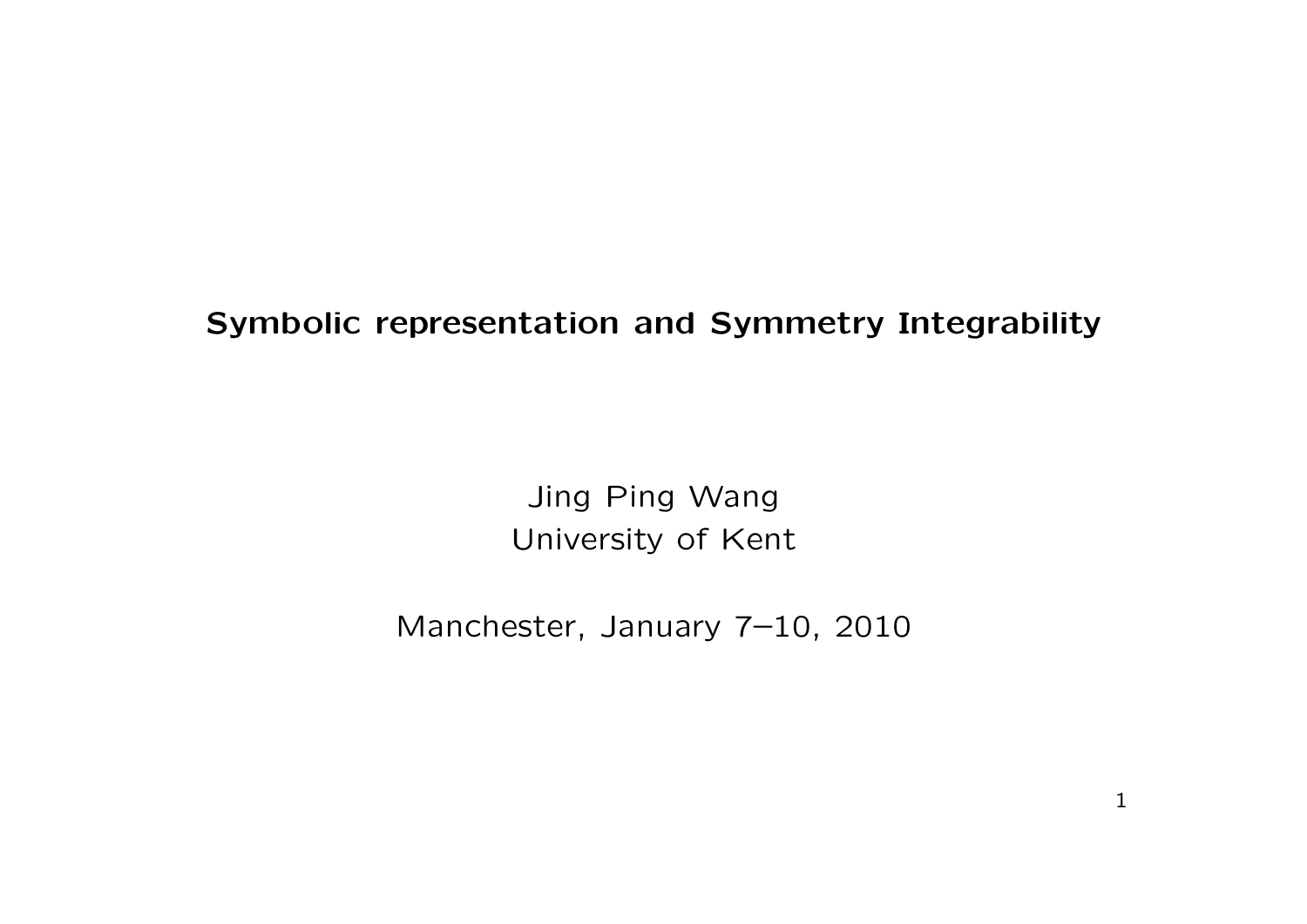# What have we learned about the symmetry approach?

It is based on a concept of formal recursion operator.

Advantages: Not sensitive to lacunas in the hierarchy of symmetries; Not assumed equations to be polynomial.

Disadvantages: Difficult to draw a global picture (in all orders); difficult to apply for non-local, non-evolutionary and multi-dimensional equations.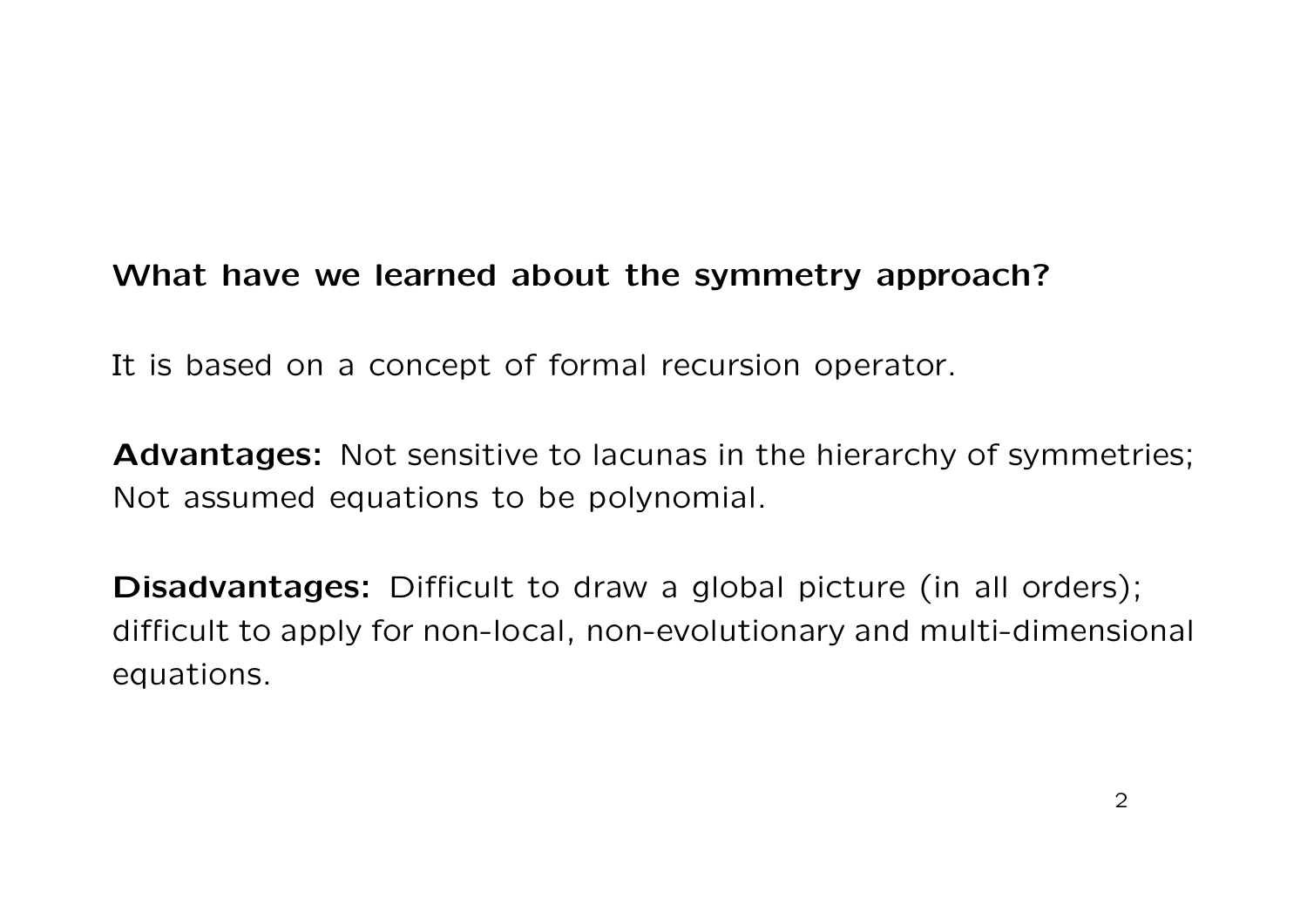# The symmetry approach in symbolic representation

It is based on a symbolic representation of the ring of differential polynomials.

Advantages: Enable to use powerful results from algebraic geometry and number theory; enable to draw a global picture (in all orders); suitable for studying integrability of noncommutative, non-local, nonevolutionary and multi-dimensional equations.

Disadvantages: Restriction to the ring of differential polynomials, which can be amended in some cases by suitable extension of the ring.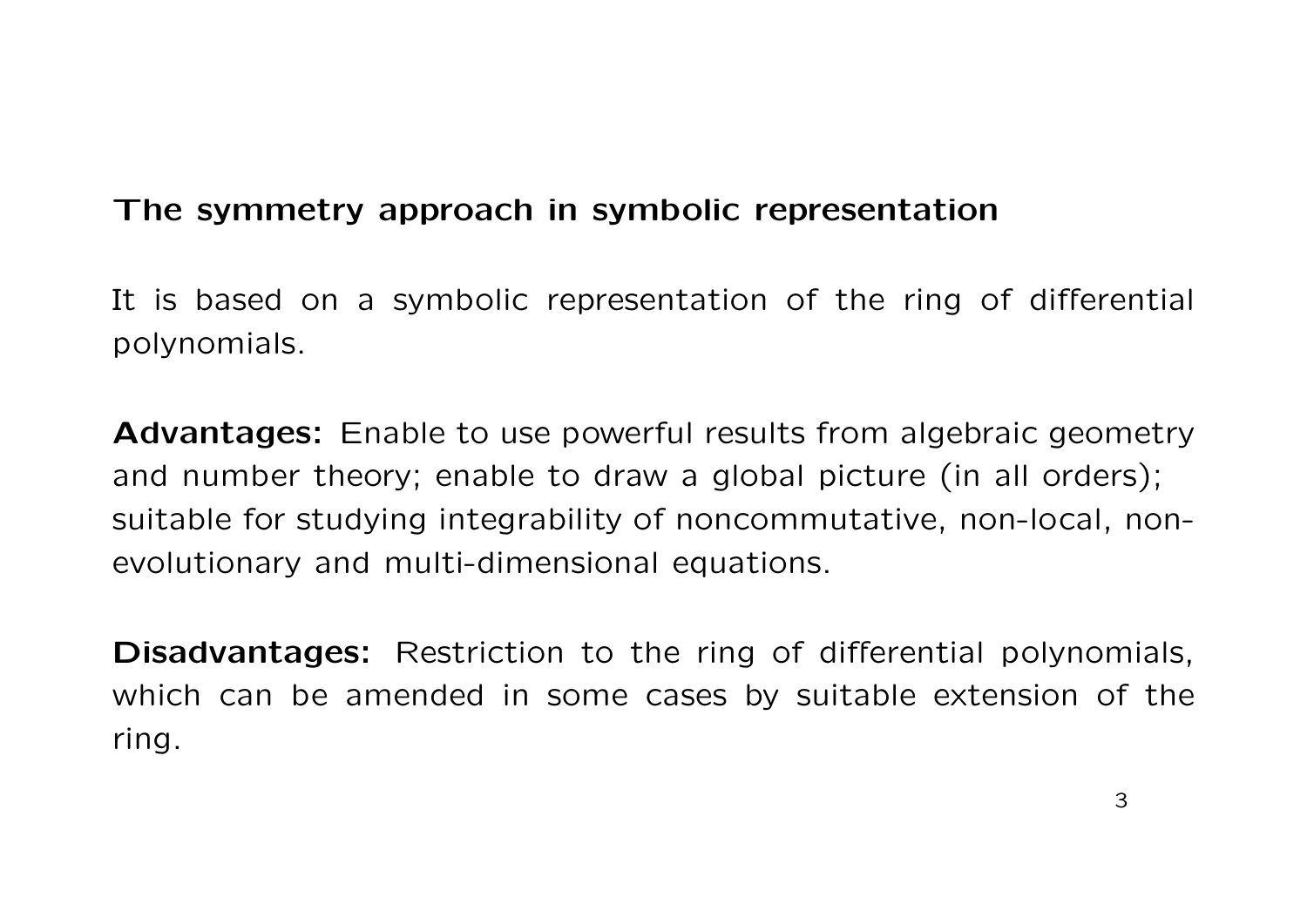## Plan of the lecture

- The ring of differential polynomials;
- Introduction of the symbolic representation;
- Symmetries of evolutionary equations in symbolic representation;
- Global classification of scalar homogeneous evolutionary equations;
- Further developments.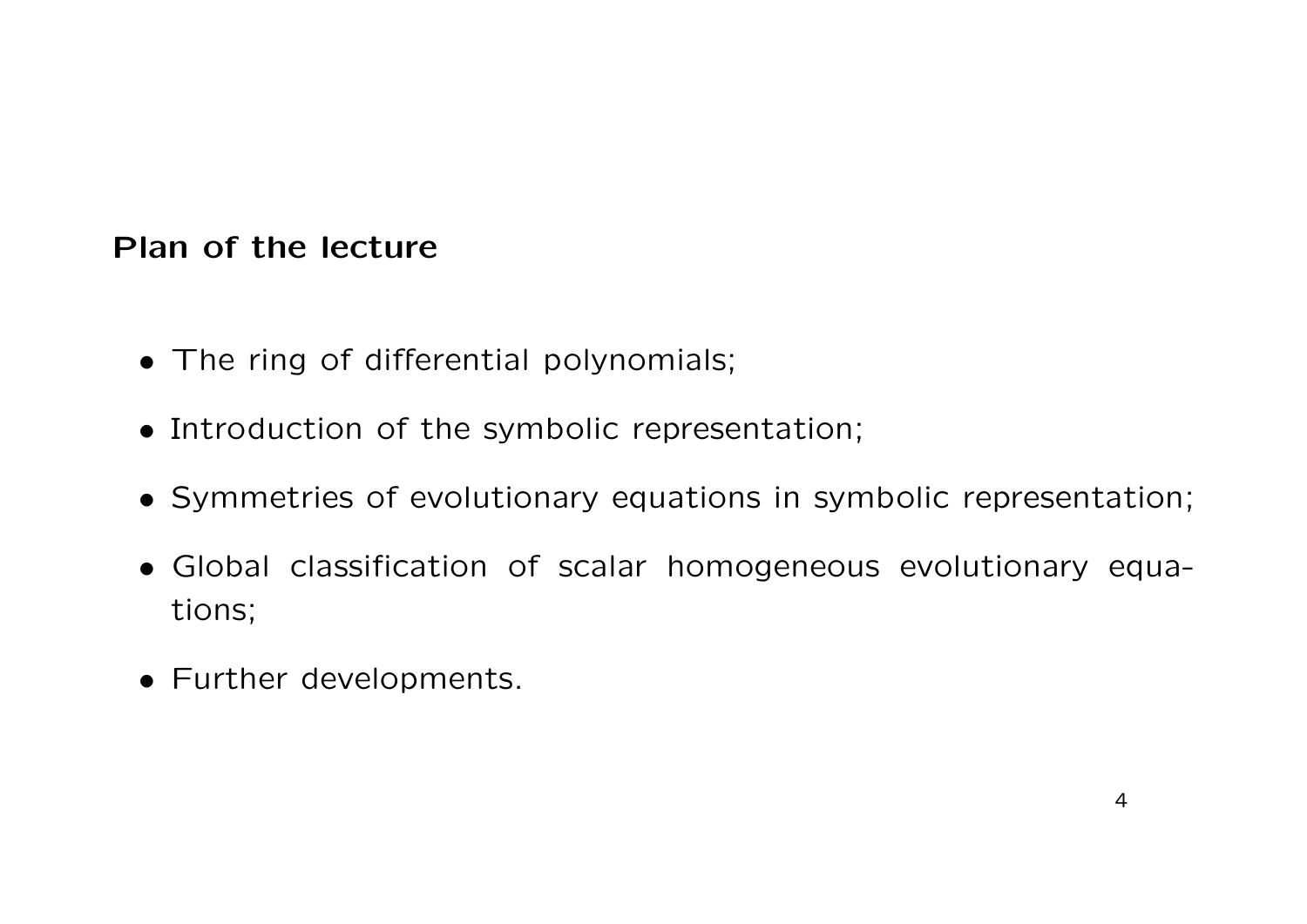The ring of differential polynomials:

- Let  $u = u(x,t)$  and  $u_i = \partial_x^i u$ . A u-monomial is of the form  $u_0^{\alpha_0}$  $_{0}^{\alpha_{0}}u_{1}^{\alpha_{1}}$  $\frac{\alpha_1}{1} \cdots u_k^{\alpha_k}$  $\frac{\alpha_k}{k}(u^\alpha)$  and the total degree is  $|\alpha|=\alpha_0+\alpha_1+\cdots \alpha_k>0.$
- A differential polynomial is a finite linear combination of  $u$ -monomials with degrees  $|\alpha| > 0$  with coefficients in  $\mathbb{C}$ .
- The set of all such differential polynomials forms a ring  $\mathcal{R}$ .
- R is a differential ring and  $\mathbb{C} \not\subseteq \mathcal{R}$ . The linear operator  $D_x =$  $\sum_{k\geq 0}$  $\left(u_{k+1}\frac{\partial}{\partial u}\right)$  $\overline{\partial u_k}$ ) is a derivation corresponding to the total x-derivative.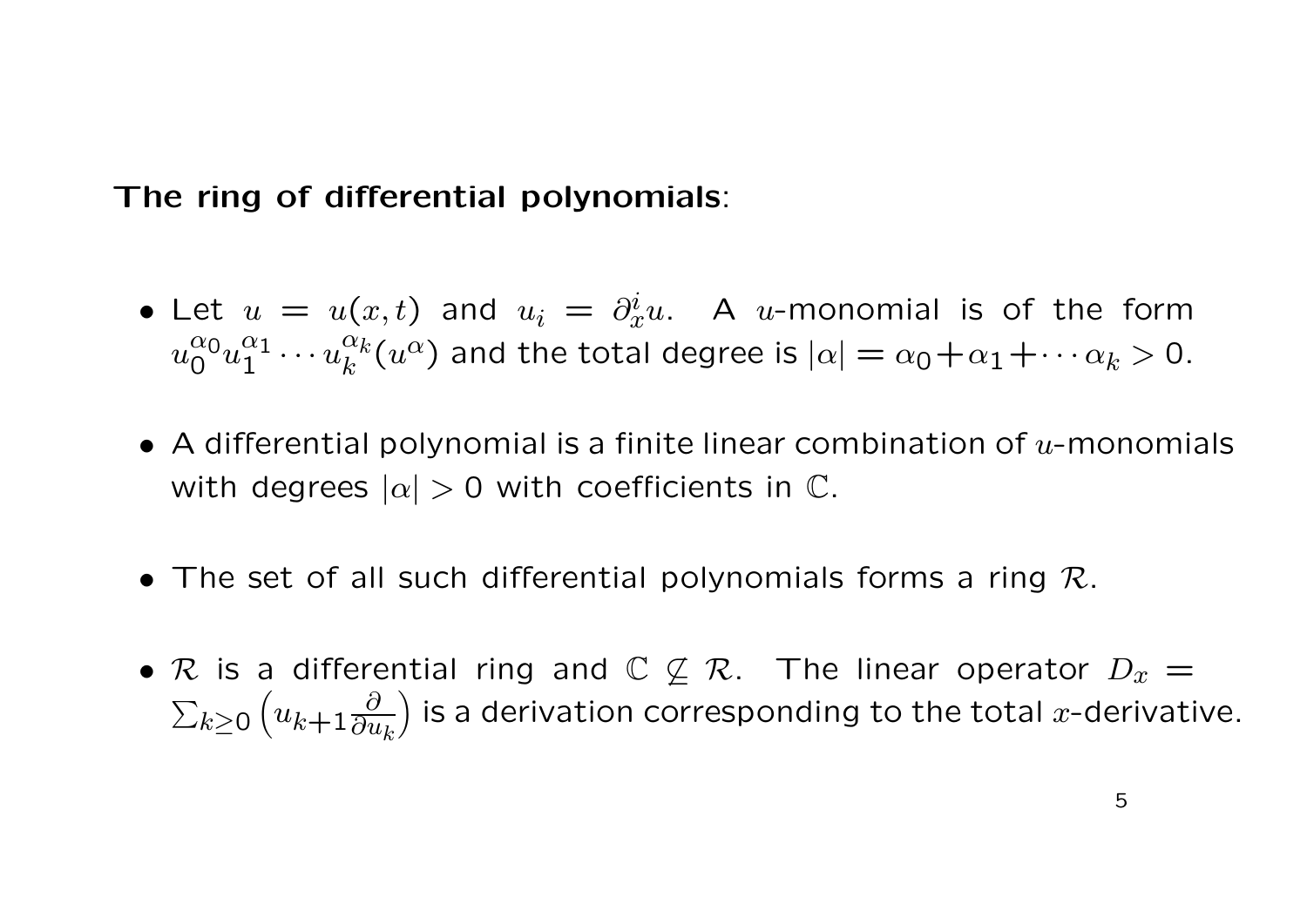### Gradations of the ring of differential polynomials:

Monomials  $u^{\alpha}$  are eigenvectors of the commuting linear operators  $D_u = \sum$  $k\succeq0$  $u_k$  $\partial$  $\partial u_k$  $, \qquad X_u = \sum$  $k\succeq1$  $ku_k$  $\partial$  $\partial u_k$ with  $D_u(u^\alpha)=|\alpha|u^\alpha$  and  $X_u(u^\alpha)=(\sum_{k\geq 1}k\alpha_k)u^\alpha$ .

The ring  $R$  is graded and is a direct sum of eigenspaces  $\mathcal{R} = \bigoplus \mathcal{R}^n = \bigoplus \mathcal{R}_{p-1}^n$  $n \in \mathbb{N}$   $n, p \in \mathbb{N}$  $\mathcal{R}^n = \{f \in \mathcal{R} \mid D_u(f) = nf\}, \quad \mathcal{R}_p^n = \{f \in \mathcal{R}^n \mid X_u(f) = pf\}.$ 

Example.  $u_1^2$  $u_1^2u_7 + 2u_2u_3u_4 - u_0^2$  $\frac{2}{0}u_9 \in \mathcal{R}_9^3 \subset \mathcal{R}^3.$ 

**Notation**. "Little oh":  $f = o(\mathcal{R}^n)$  if  $f \in \bigoplus_{k>n} \mathcal{R}^k$ .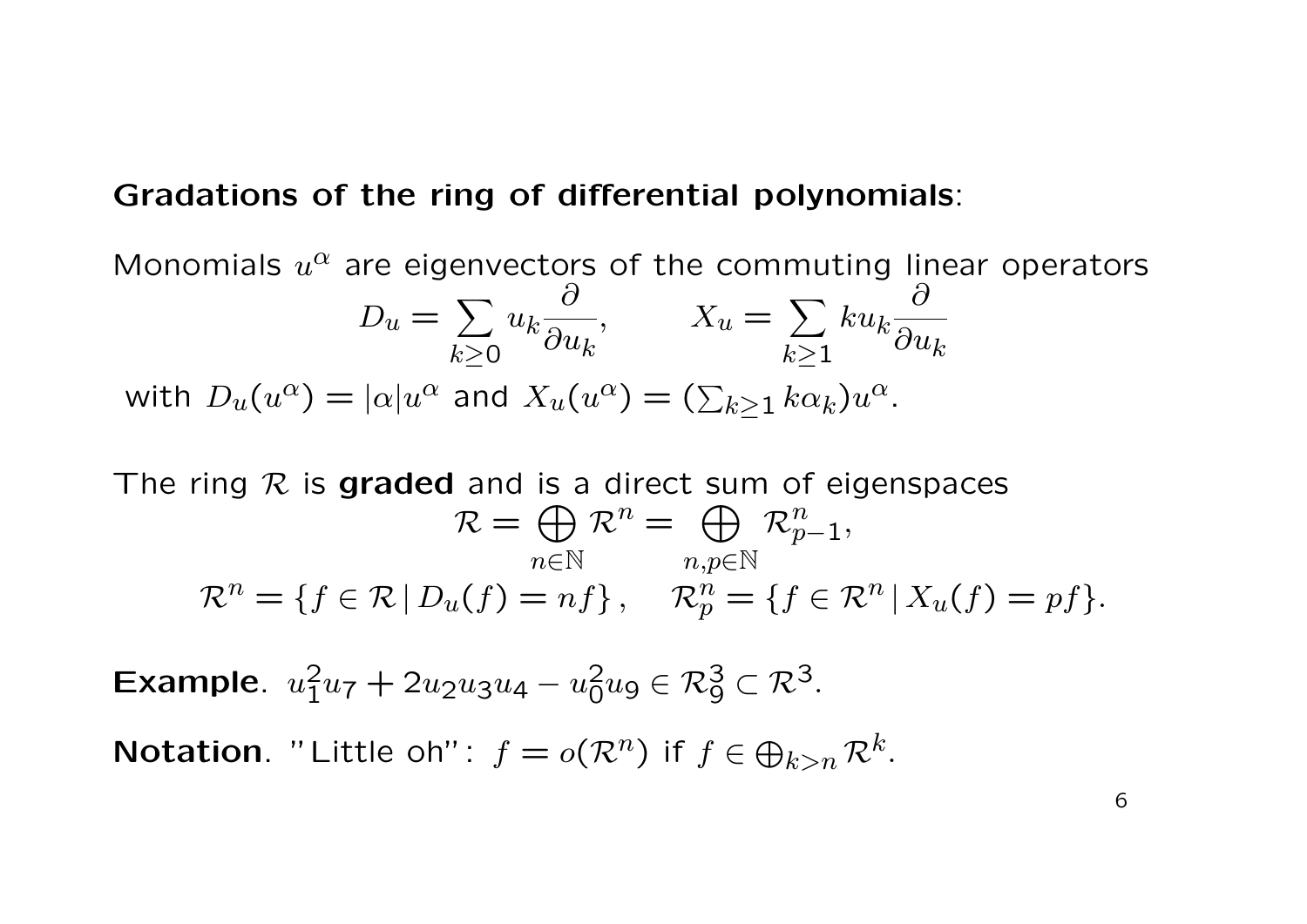### Weighted homogeneous differential polynomials

Assume that dependent variable u has a weight  $\lambda$ . Define

$$
W_{\lambda} = \lambda D_u + X_u.
$$

Differential monomials are eigenvectors of  $W_{\lambda}$  and the spectrum of  $W_{\lambda}$  is a set  $S_{\lambda} = \{n\lambda + m - 1 | n, m \in \mathbb{N}\}.$ 

$$
\mathcal{R} = \bigoplus_{\mu \in S_{\lambda}} \mathcal{W}_{\mu}, \qquad \mathcal{W}_{\mu} = \{ f \in \mathcal{R} \mid W_{\lambda}(f) = \mu f \}.
$$

Elements of  $W_{\mu}$  are called  $\lambda$ -homogeneous polynomials of weight  $\mu$ .

**Example.**  $u_3 + 6uu_1$  is a 2-homogeneous polynomial of weight 5.

**Note**. If  $\lambda > 0$ , subspaces  $\mathcal{W}_{\mu}$  are finite dimensional.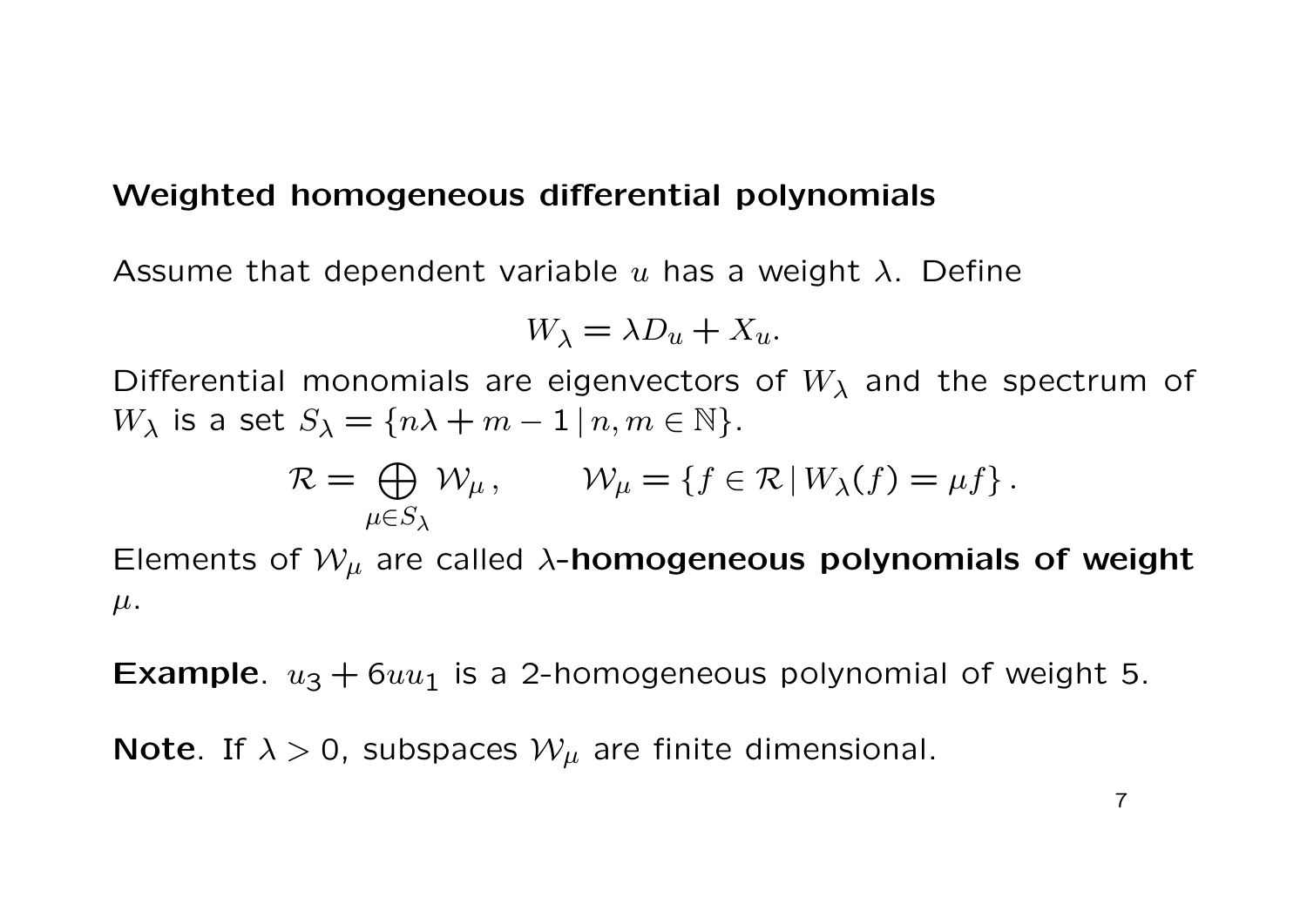### Lie algebra of differential polynomials

For any  $f, g \in \mathcal{R}$ , define a Lie bracket

$$
[f, g] = f_*(g) - g_*(f) .
$$

Here  $f_*$  is the Fréchet derivative, defined as  $h_* = \sum_{k \geq 0}$  $\partial h$  $\overline{\partial u_k}$  $D_x^k$  .

We say that an element  $f \in \mathcal{R}$  has **order** n if the corresponding differential operator  $h_*$  is of order n.

The grading of  $R$  induces the grading of the Lie algebra:

$$
[\mathcal{R}_p^n, \mathcal{R}_q^m] \subset \mathcal{R}_{p+q}^{n+m-1} \quad \text{and} \quad [\mathcal{W}_{\mu}, \mathcal{W}_{\nu}] \subset \mathcal{W}_{\mu+\nu-\lambda} .
$$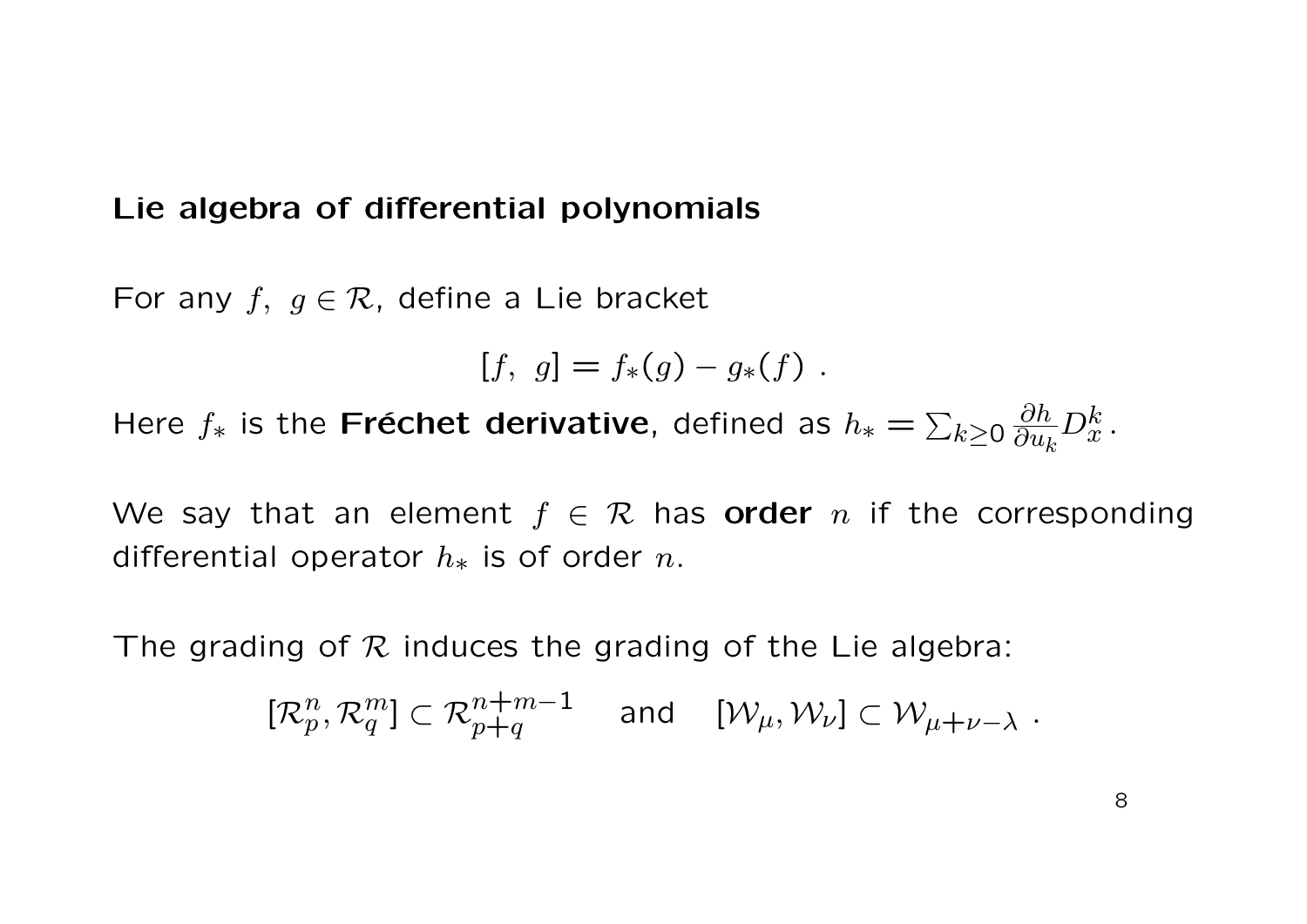# Symmetries and approximate symmetries

$$
u_t = K = K^1[u] + K^2[u] + K^3[u] + \cdots
$$
,  $K^i \in \mathbb{R}^i$ .

A differential polynomial  $S \in \mathcal{R}$  is a symmetry iff the Lie bracket of  $K$  and  $S$  vanishes.

A differential polynomial  $S \in \mathcal{R}$  is said to be an approximate sym**metry of degree** p if  $[K, S] = o(\mathcal{R}^p)$ .

- Every equation possesses infinitely many approximate symmetries of degree 1;
- Equation  $u_t = u_5 + 5uu_1$  has infinitely many approximate symmetry of degree 2, e.g.,  $u_7 + 7uu_3 + 14u_1u_2$ ;
- An integrable equation possesses infinitely many approximate symmetries of any degree.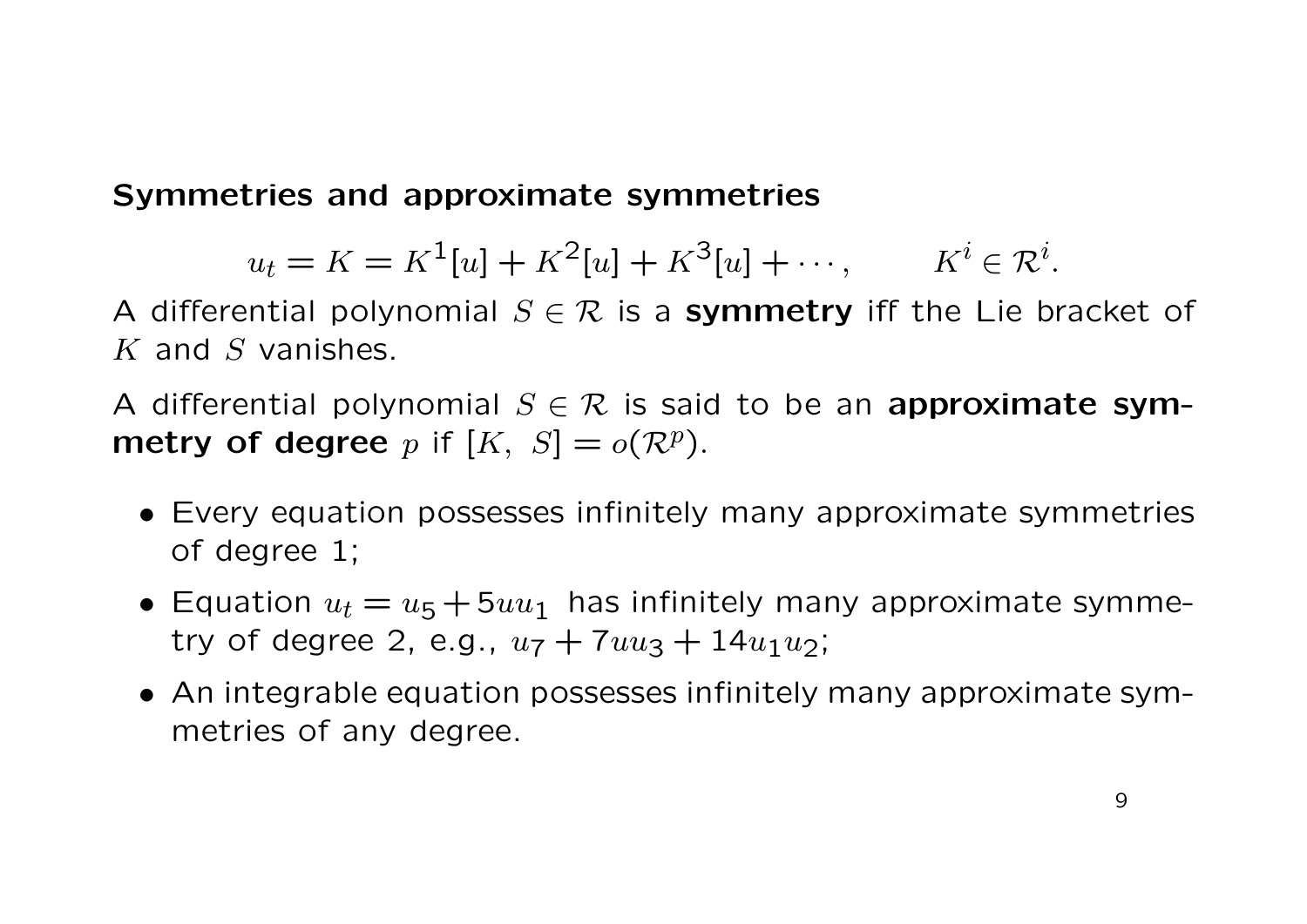# Symbolic representation  $\hat{\mathcal{R}}$  of differential polynomials ring  $\mathcal{R}$

- $\bullet$  Linear monomials  $u_i\colon\thinspace u_k\longmapsto\widehat u\xi_1^k$  $\frac{k}{1}$ ;
- Quadratic monomials  $u_iu_j: u_iu_j \longmapsto \frac{\widehat{u}^2}{2}$  $\frac{\widetilde{\imath}^2}{2}(\xi_1^i$  $i_1^i \xi_2^j + \xi_1^j$  $\frac{j}{1}\xi_2^i$  $\frac{\imath}{2}$ );
- General monomial:

$$
u_{i_1}u_{i_2}\cdots u_{i_n}\in \mathcal{R}^n\longmapsto \hat{u}^n\langle \xi_1^{i_1}\xi_2^{i_2}\cdots \xi_n^{i_n}\rangle_{\mathcal{S}_n^{\xi}}\in \hat{\mathcal{R}}^n,
$$

where  $\left\langle {}\right\rangle _{\mathcal{S}}$  $_{\xi}$  means the symmetrisation over the permutation group of  $n$  elements.

The symmetrisation over the permutation group defines the symbol uniquely.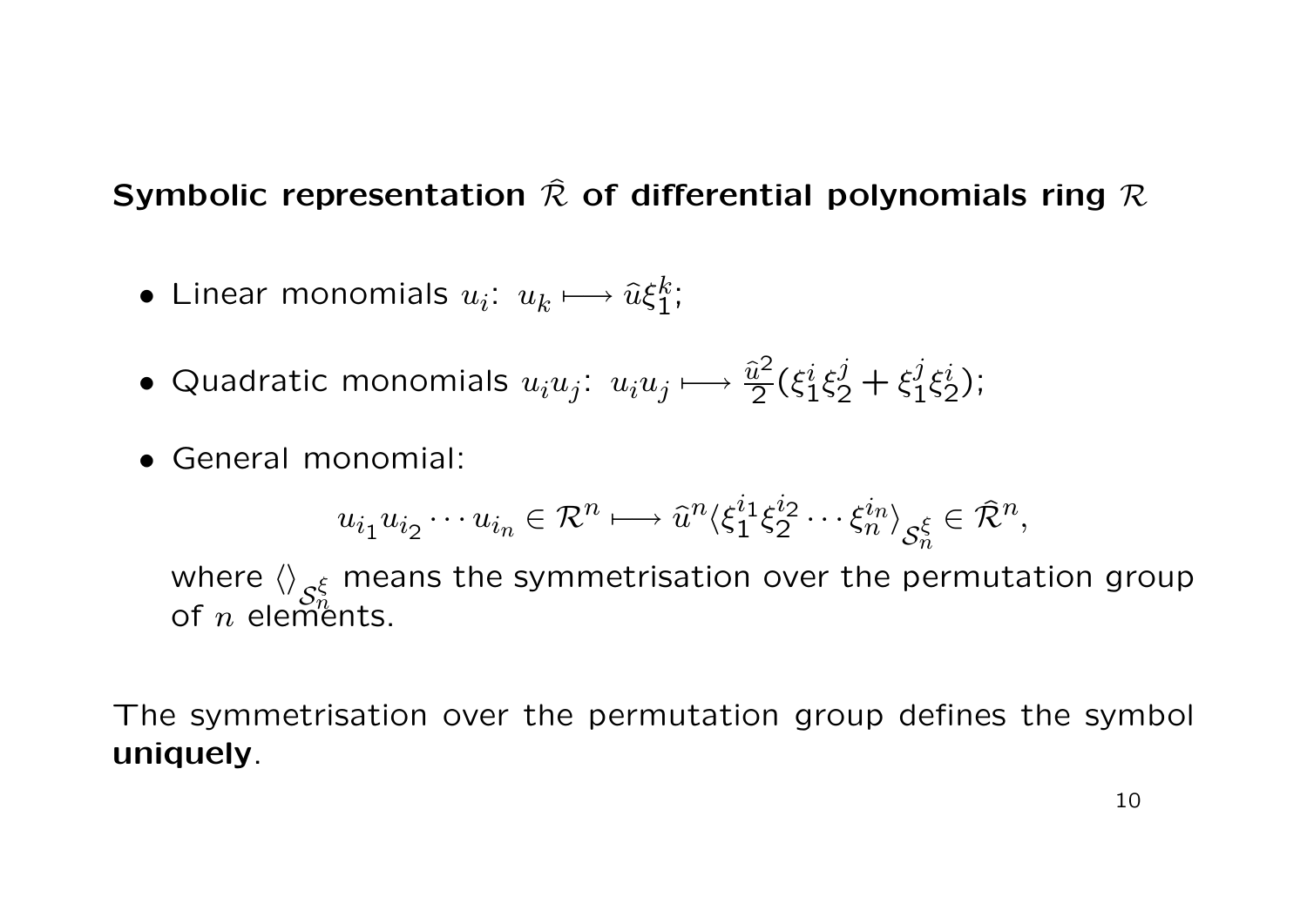#### Some examples and properties

$$
D_x(uu_1) = uu_2 + u_1^2 \longrightarrow \frac{\hat{u}^2}{2} (\xi_1^2 + \xi_2^2) + \hat{u}^2 \xi_1 \xi_2 = (\xi_1 + \xi_2) \hat{u} \hat{u}_1
$$
  

$$
\hat{D}_u = \hat{u} \frac{\partial}{\partial \hat{u}}, \qquad \hat{X}_u = \sum_{i=1} \xi_i \frac{\partial}{\partial \xi_i}.
$$

Basic properties: If  $P \in \mathcal{R}^k$ , then

$$
\widehat{D_x P} = (\xi_1 + \dots + \xi_k) \widehat{P},
$$
  
\n
$$
\widehat{P}_* = k \widehat{P}(\xi_1, \dots, \xi_{k-1}, \eta), \quad D_x \longmapsto \eta
$$
  
\n
$$
\widehat{P_*[u_n]} = (\xi_1^n + \dots + \xi_k^n) \widehat{P}.
$$

**Example**. let  $F = u_3 + 6uu_1$ , then  $F \mapsto \hat{u}\xi_1^3 + 3\hat{u}^2(\xi_1 + \xi_2)$  and  $F_* \mapsto \eta^3 + 6\hat{u}(\xi_1 + \bar{\eta}).$ 

Statement. A differential operator is a Fréchet derivative of an element of  $R$  iff its symbol is symmetric with respect to all its arguments.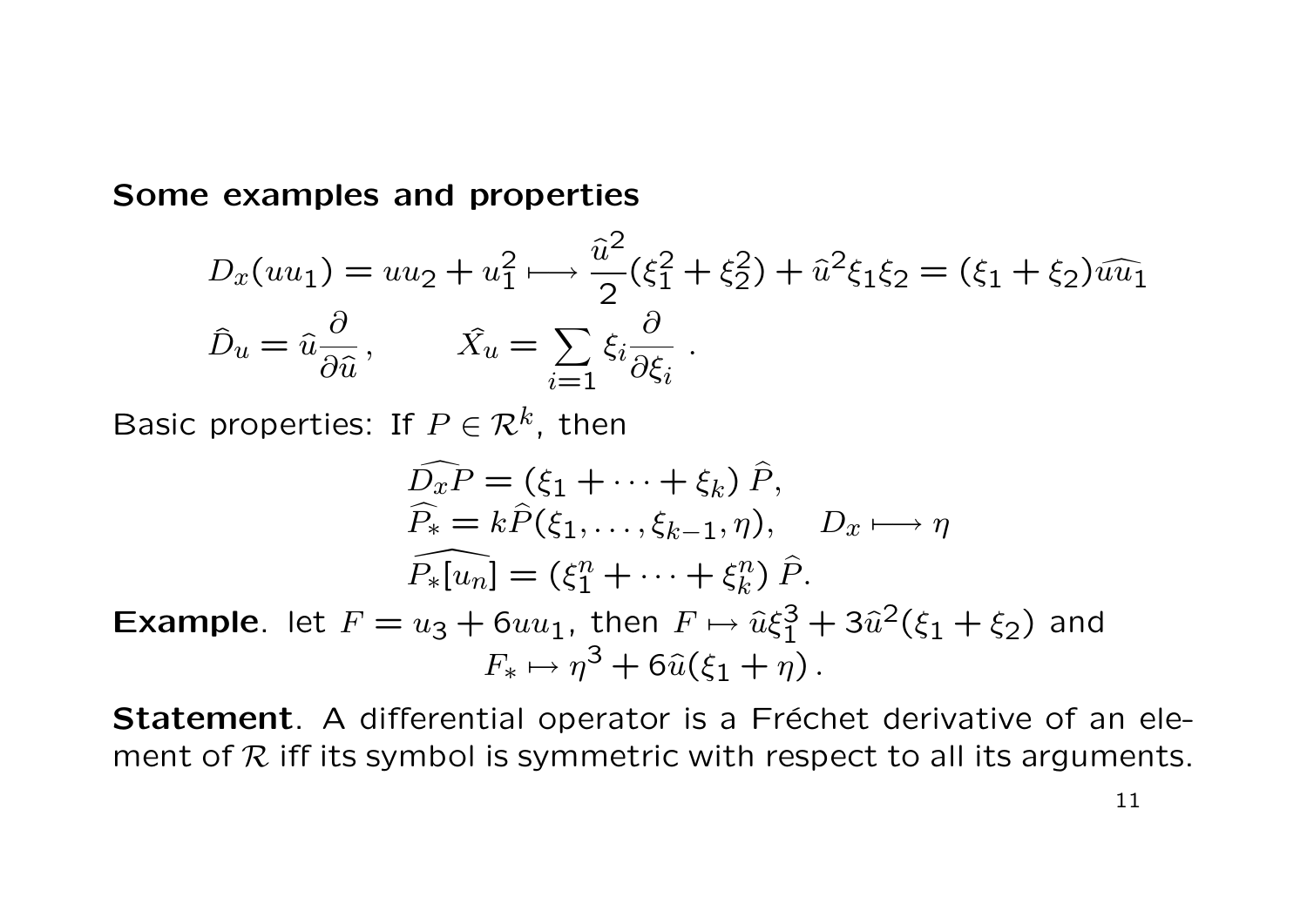### Some immediate results

Let  $f \in \mathcal{R}^n$ ,  $f \mapsto \hat{u}^n a(\xi_1,\ldots,\xi_n)$  and  $g \in \mathcal{R}^m$ ,  $g \mapsto \hat{u}^m b(\xi_1,\ldots,\xi_m)$ , then the Lie bracket  $[f, g]$  is represented by

$$
[f, g] \longrightarrow \hat{u}^{n+m-1}
$$
  

$$
\langle na(\xi_1, ..., \xi_{n-1}, \xi_n + \dots + \xi_{n+m-1})b(\xi_n, ..., \xi_{n+m-1}) -
$$
  

$$
mb(\xi_1, ..., \xi_{m-1}, \xi_m + \dots + \xi_{n+m-1})a(\xi_m, ..., \xi_{n+m-1})\rangle_{S_{n+m-1}^{\xi}}
$$

For example, if  $f \in \mathcal{R}^1$ ,  $f \mapsto \hat{u}\omega(\xi_1)$  then

$$
[f,g] \longmapsto (\omega(\xi_1+\cdots+\xi_m)-\omega(\xi_1)-\cdots-\omega(\xi_m)) \widehat{u}^m b(\xi_1,\ldots,\xi_m).
$$

Statements. 1. The symmetries of the linear evolution equation  $u_t = u_n(n \geq 2)$  are linear differential polynomials. 2.  $u_1$  is a symmetry for any evolutionary equation  $u_t = g \in \mathcal{R}$ .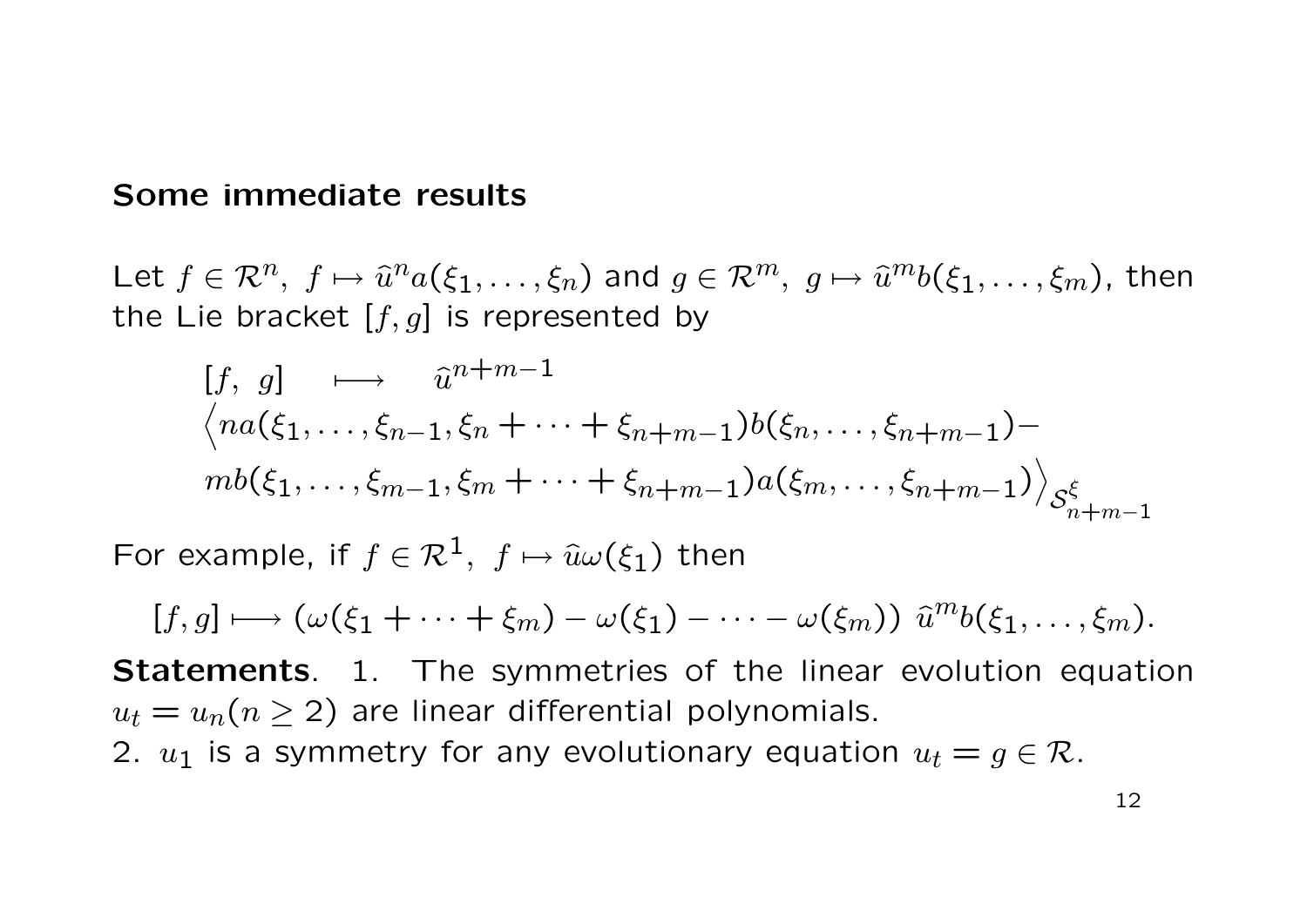### Symmetry Conditions in symbolic representation

**Theorem.** Consider equation  $u_t = F \in \mathcal{R}$ , where

$$
F \longmapsto \hat{u}\xi_1^n + \hat{u}^2 a_1(\xi_1, \xi_2) + \hat{u}^3 a_2(\xi_1, \xi_2, \xi_3) + \cdots
$$

and  $n \geq 2$ . If

$$
G \longmapsto \hat{u}\xi_1^k + \hat{u}^2 A_1(\xi_1, \xi_2) + \hat{u}^3 A_2(\xi_1, \xi_2, \xi_3) + \cdots
$$

is a symmetry, then its coefficients can be found recursively

$$
A_{1}(\xi_{1},\xi_{2}) = \frac{\mathcal{G}_{1}^{k}}{\mathcal{G}_{1}^{n}} a_{1}(\xi_{1},\xi_{2})
$$
  
\n
$$
A_{m-1}(\xi_{1},...,\xi_{m}) = \frac{1}{\mathcal{G}_{m-1}^{n}} (\mathcal{G}_{m-1}^{k} a_{m-1}(\xi_{1},...,\xi_{m})
$$
  
\n
$$
+ \sum_{j=1}^{m-2} \langle (j+1) A_{j}(\xi_{1},...,\xi_{j}, \sum_{l=j}^{m-1} \xi_{l+1}) a_{m-1-j}(\xi_{j+1},...,\xi_{m})
$$
  
\n
$$
-(m-j)a_{m-1-j}(\xi_{1},...,\xi_{m-1-j}, \sum_{l=0}^{j} \xi_{m-l}) A_{j}(\xi_{m-j},...,\xi_{m}) \rangle_{\mathcal{S}_{m}^{\xi}}),
$$
  
\nwhere  $\mathcal{G}_{m-1}^{n} = (\xi_{1} + ... + \xi_{m})^{n} - (\xi_{1}^{n} + ... + \xi_{m}^{n}).$ 

13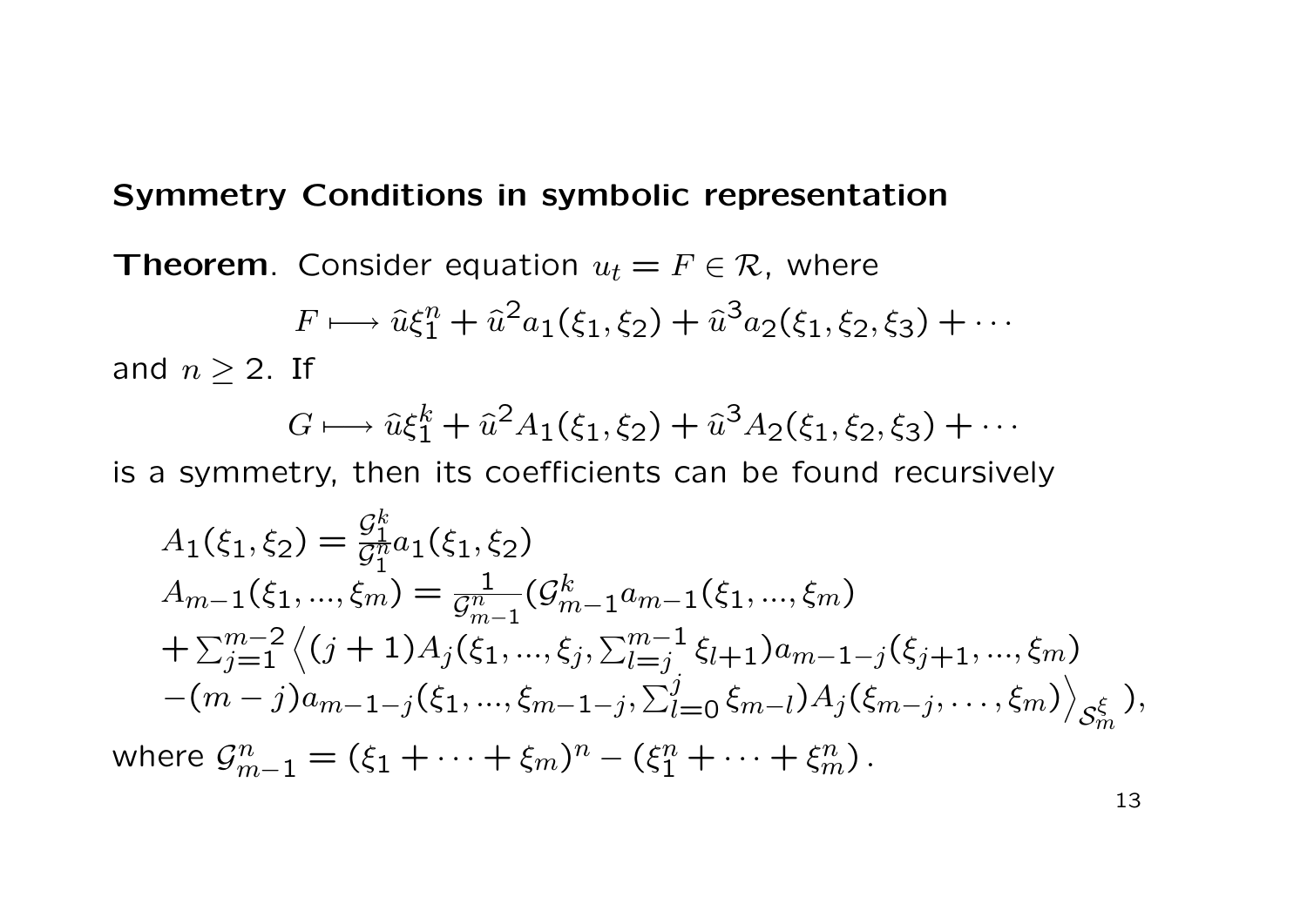### Number theoretical methods

The main question now is to determine the common zeros of the  $\mathcal{G}_m^n$ . There are basically three different cases.

Integrability To prove the existence of infinitely many symmetries, we use the Lech-Mahler theorem, followed by the application of an algorithm by C.J. Smyth.

**Finite many symmetries** To prove this, we use  $p$ -adic analysis.

Completeness This is the most difficult job. In the scalar case, it has been done using Diophantine approximation theory by Frits Beukers. For systems, it is still an open problem.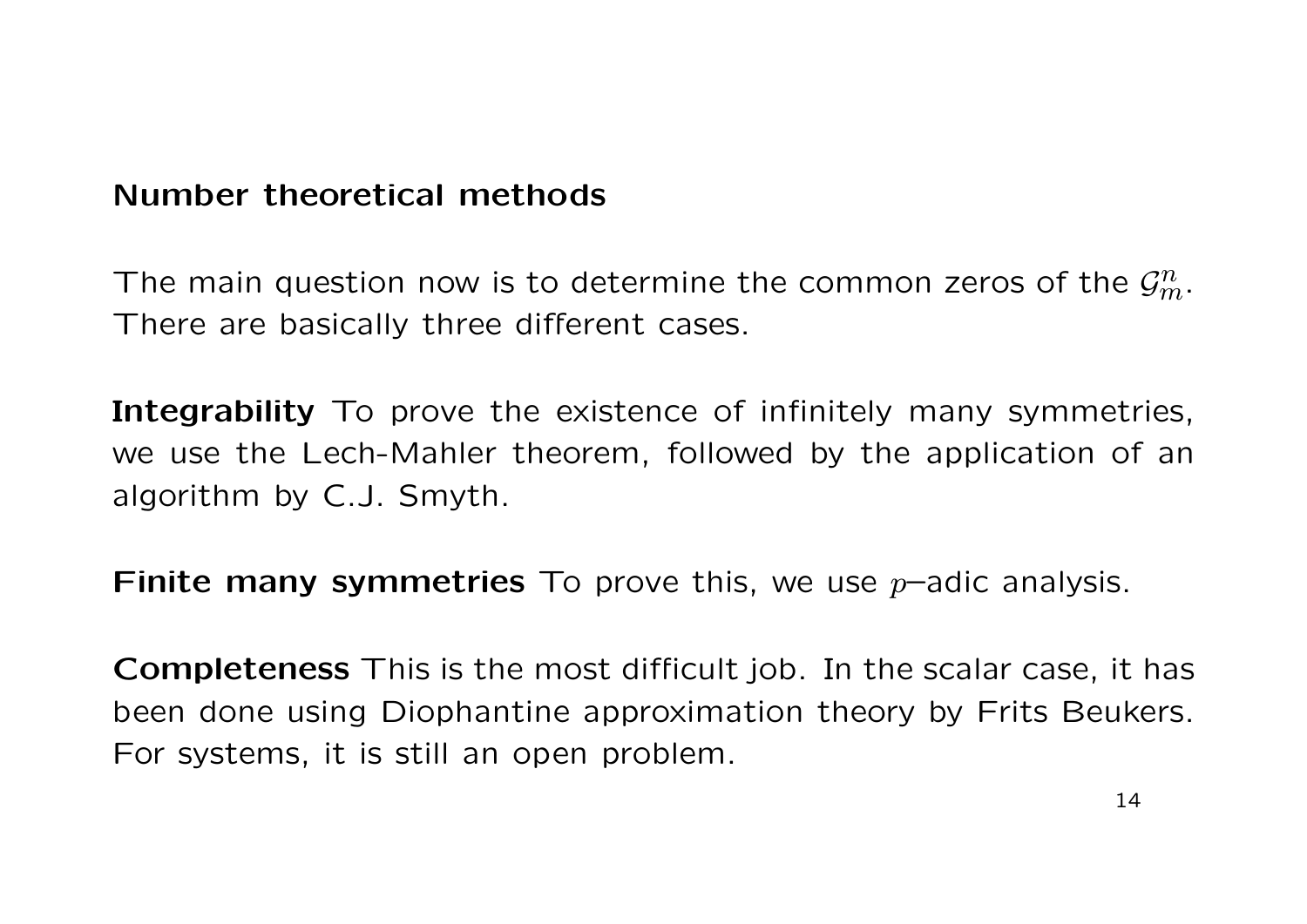Irreducibility of polynomials  $\mathcal{G}^n_m$  for  $m\geq 3$ 

(F. Beukers) For any positive integer  $n \geq 2$  and  $m \geq 3$ , the polynomials  $\mathcal{G}_m^n$  are irreducible over  $\mathbb{C}.$ 

**Statement**. The following equation has only trivial symmetries:

$$
u_t = u_n + f(u_{n-1}, \dots, u), \quad n \ge 2, \quad 0 \ne f \in \bigoplus_{m > 3} \bigoplus_{p < n} \mathcal{R}_p^m.
$$

**Question** Is equation  $u_t = u_3 + u^3 u_1$  integrable? How about equation  $u_t = u_2 + u^2 u_1^2$  $^{2}_{1}$ ?

**Theorem.** Assume that an equation of given form has a nontrivial symmetry. Then for an approximate symmetry  $\sum_{j=1}^3 h_j,\,\,h_j\in\mathcal{R}^j$  of degree 3, there exists a unique  $H=\sum_{j\geq 1}h_j,~h_j\in \mathcal{R}^j$  such that  $H$  is an approximate symmetry of any degree.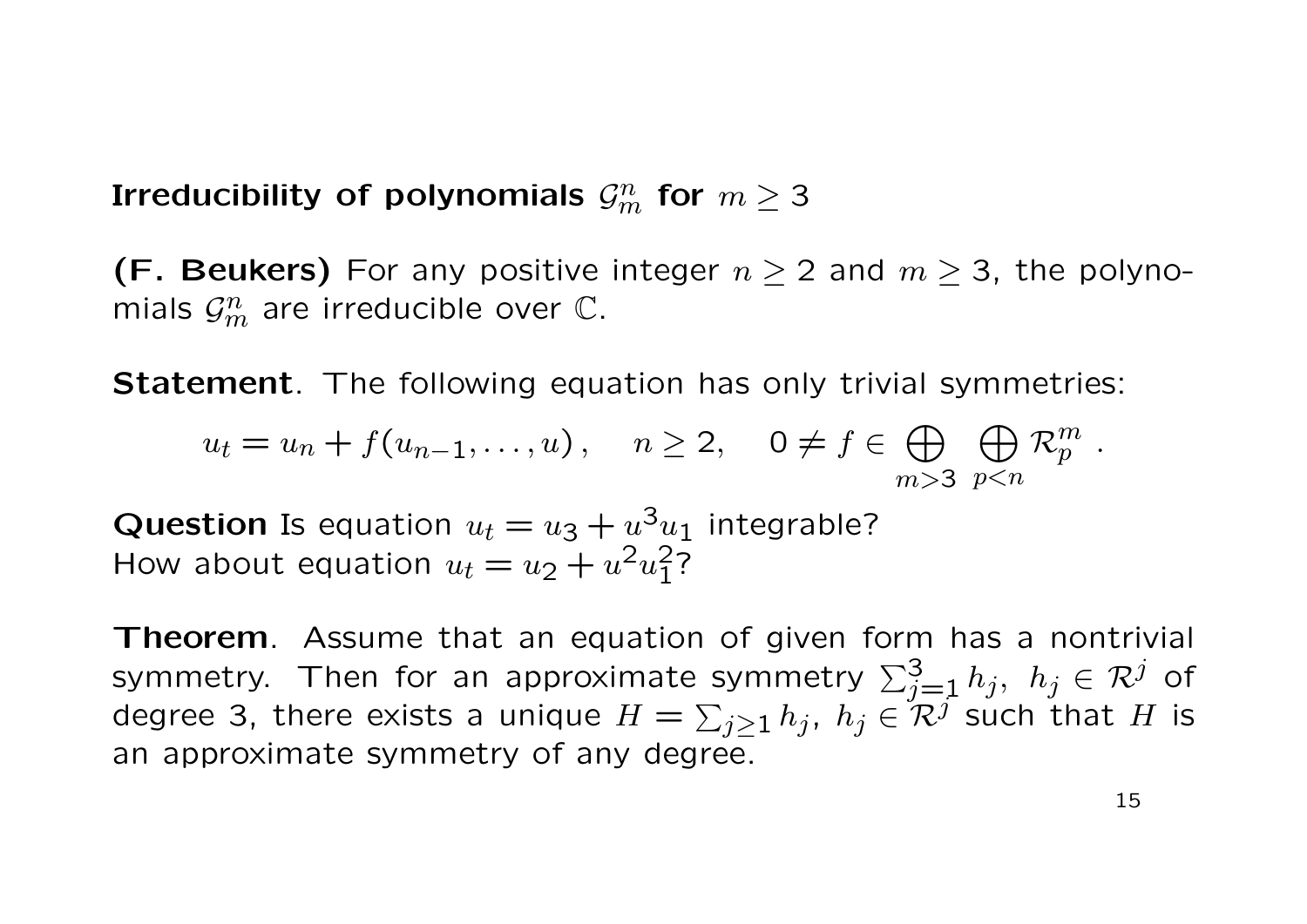### Lech–Mahler Theorem

Let  $A_1, A_2, \ldots, A_n$  be non-zero complex numbers and similarly for  $a_1, a_2, \ldots, a_n$ . Suppose that none of the ratios  $A_i/A_j$  with  $i \neq j$  is a root of unity. Then the equation

$$
a_1 A_1^k + a_2 A_2^k + \dots + a_n A_n^k = 0
$$

in the unknown integer  $k$  has finitely many solutions.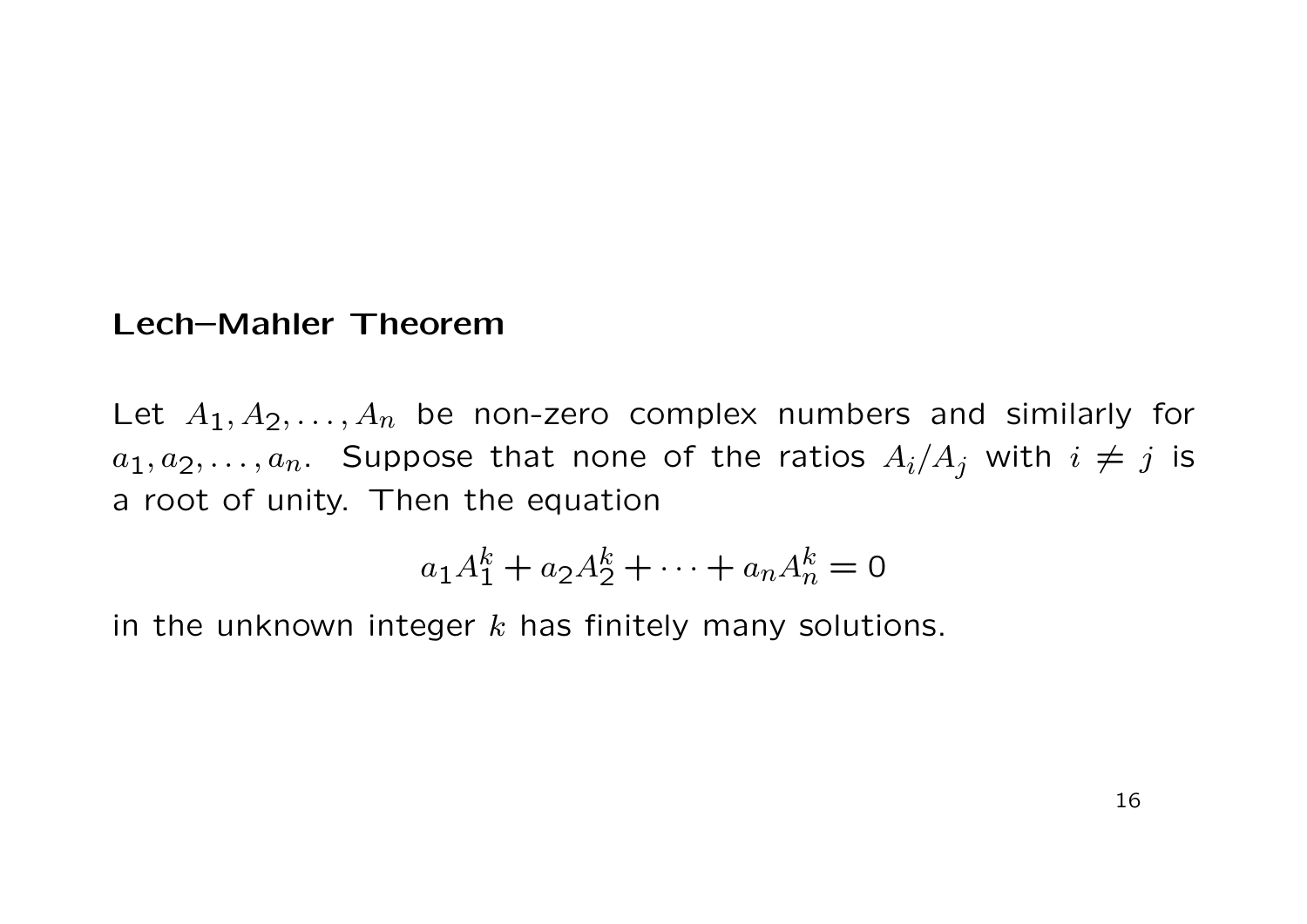#### The Lech-Mahler argument for  $\mathcal{G}_1^n$ 1

Notice  $\mathcal{G}_1^n = \xi_1^n$  $\frac{n}{1}((1+r)^n-1-r^n), \quad r=\frac{\xi_2}{\xi_1}$  $\overline{\xi_1}$ . Let r be a root of  $\mathcal{G}_1^n$  $\frac{n}{1}$ . Integrability implies that there are infinitely many  $l$  such that

$$
(1+r)^{l}-1-r^{l}=0.
$$

The Lech-Mahler theorem then implies that r and  $1+r$  are root of unity, i.e.,  $r = e$  $\pm \frac{2\pi i}{3} = \frac{-1 \pm i \sqrt{3}}{2} = \zeta_3$ , or zero, i.e.,  $r = 0$  or  $r = -1$ .

This solves the original equation for all odd l if  $r = -1$  and for all l if  $r = 0$ . Since  $1 + \zeta_3$  is a sixth root of unity,  $\zeta_3$  is a solution if l is 1 or 5 (mod 6).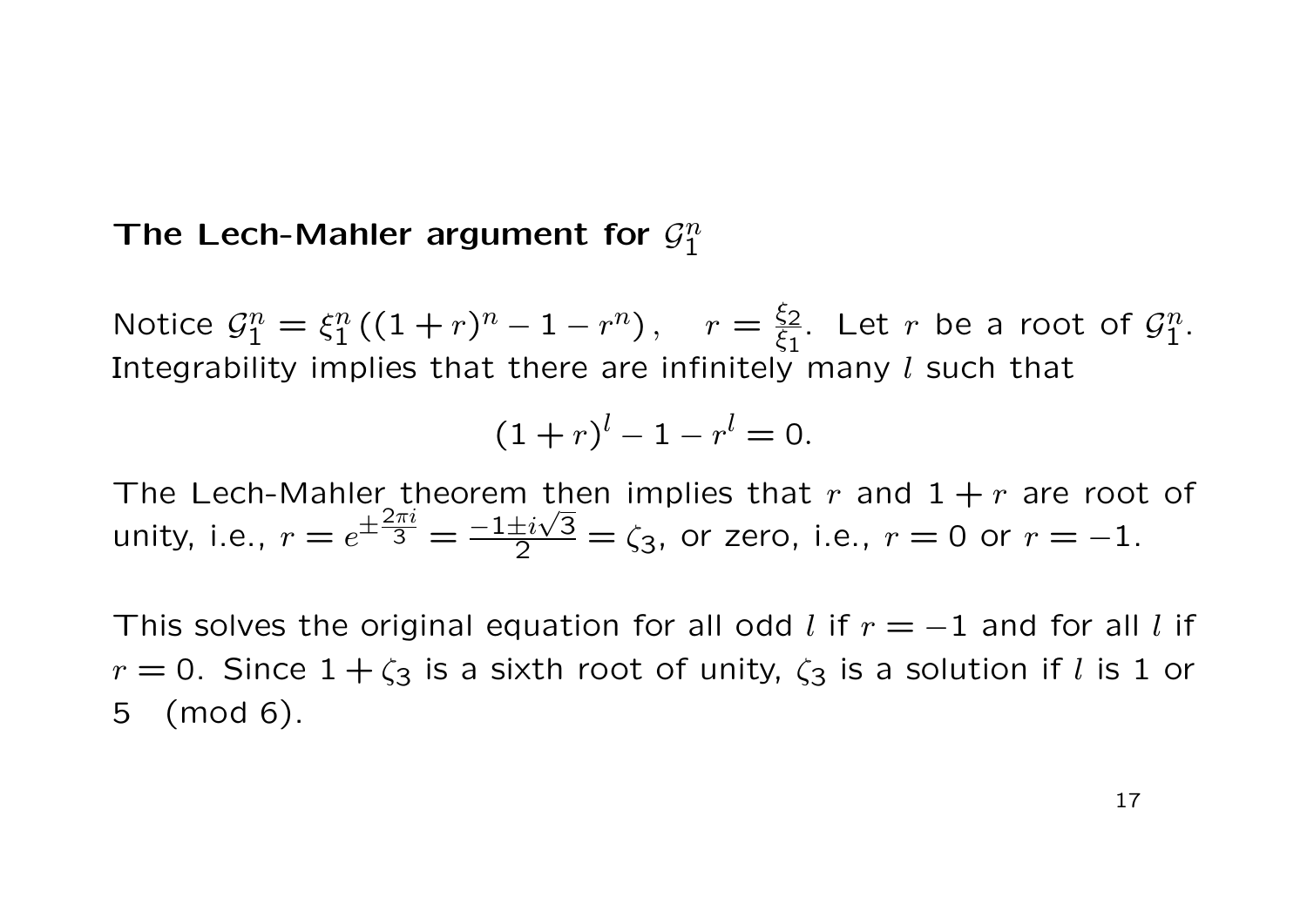Divisibility of polynomials  $\mathcal{G}_m^n$  for  $m=1, 2$ 

(F. Beukers)  $\mathcal{G}_m^n$  $\mathbf{f}_{m}^{n}=t_{m}^{n}g_{m}^{n},$  where  $(g_{m}^{n},g_{m}^{l})=1$  for all  $n < l,$  and  $t_{m}^{n}$  is one of the following cases.

• 
$$
m = 1
$$
:  
\n $n = 0 \pmod{2}$ :  $\xi_1 \xi_2$   
\n $n = 3 \pmod{6}$ :  $\xi_1 \xi_2 (\xi_1 + \xi_2)$   
\n $n = 5 \pmod{6}$ :  $\xi_1 \xi_2 (\xi_1 + \xi_2) (\xi_1^2 + \xi_1 \xi_2 + \xi_2^2)$   
\n $n = 1 \pmod{6}$ :  $\xi_1 \xi_2 (\xi_1 + \xi_2) (\xi_1^2 + \xi_1 \xi_2 + \xi_2^2)^2$ 

• 
$$
m = 2
$$
:  
\n $n = 0$  (mod 2): 1  
\n $n = 1$  (mod 2):  $(\xi_1 + \xi_2)(\xi_1 + \xi_3)(\xi_2 + \xi_3)$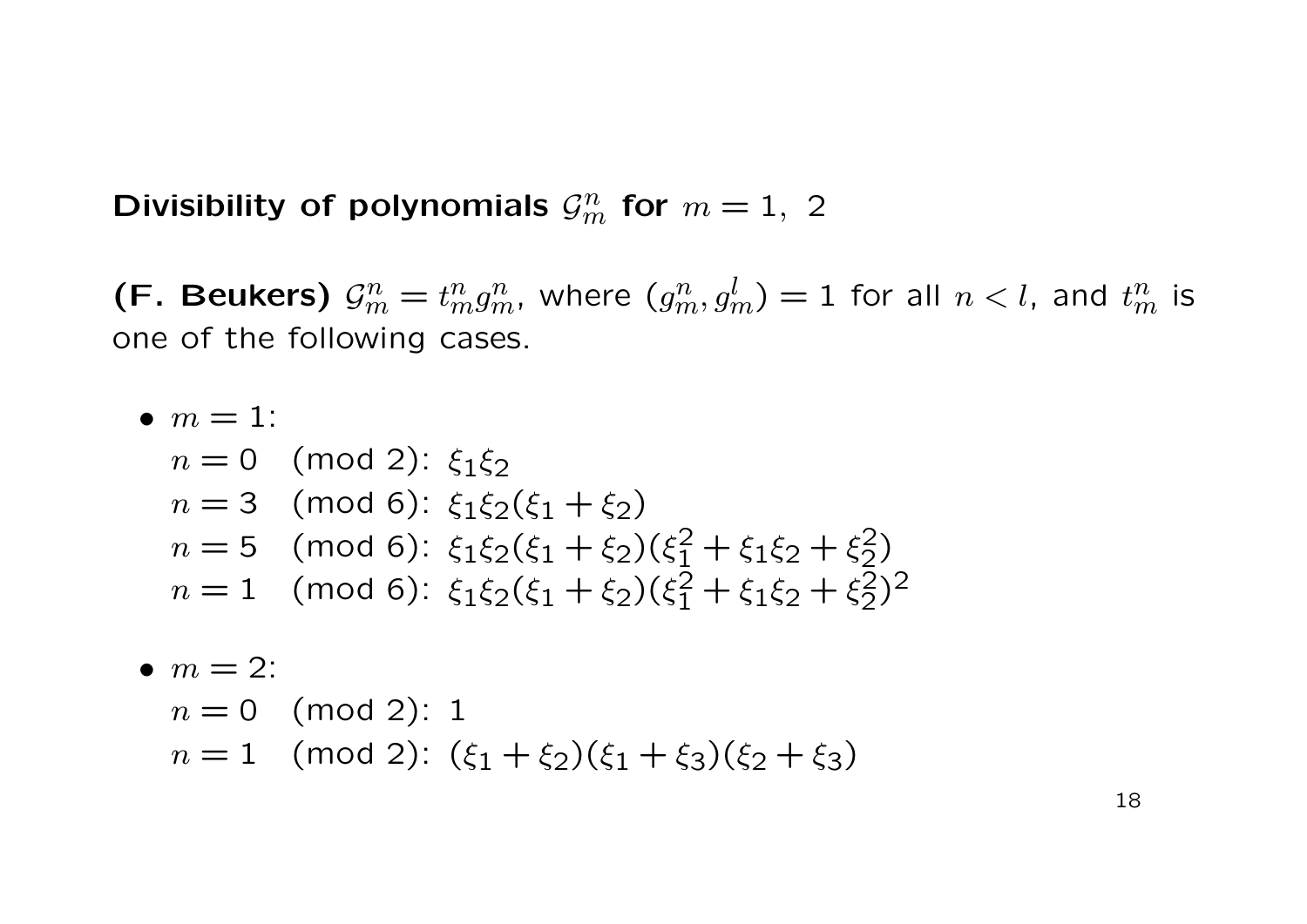# The Cauchy-Liouville-Mirimanoff polynomials

$$
P_k(x) = (1+x)^k - x^k - 1.
$$

- 1839: Cauchy and Liouville established the periodicity;
- 1903: Mirimanoff conjectured  $g_1^p$  $\frac{p}{1}$  is irreducible over  $\mathbb Q$  for prime  $p;$
- 1997: Beukers conjectured  $g_1^n$  $\frac{n}{1}$  is irreducible over  $\mathbb{Q}$ ;
- 2007: Tzermias proved Mirimanoff 's conjecture.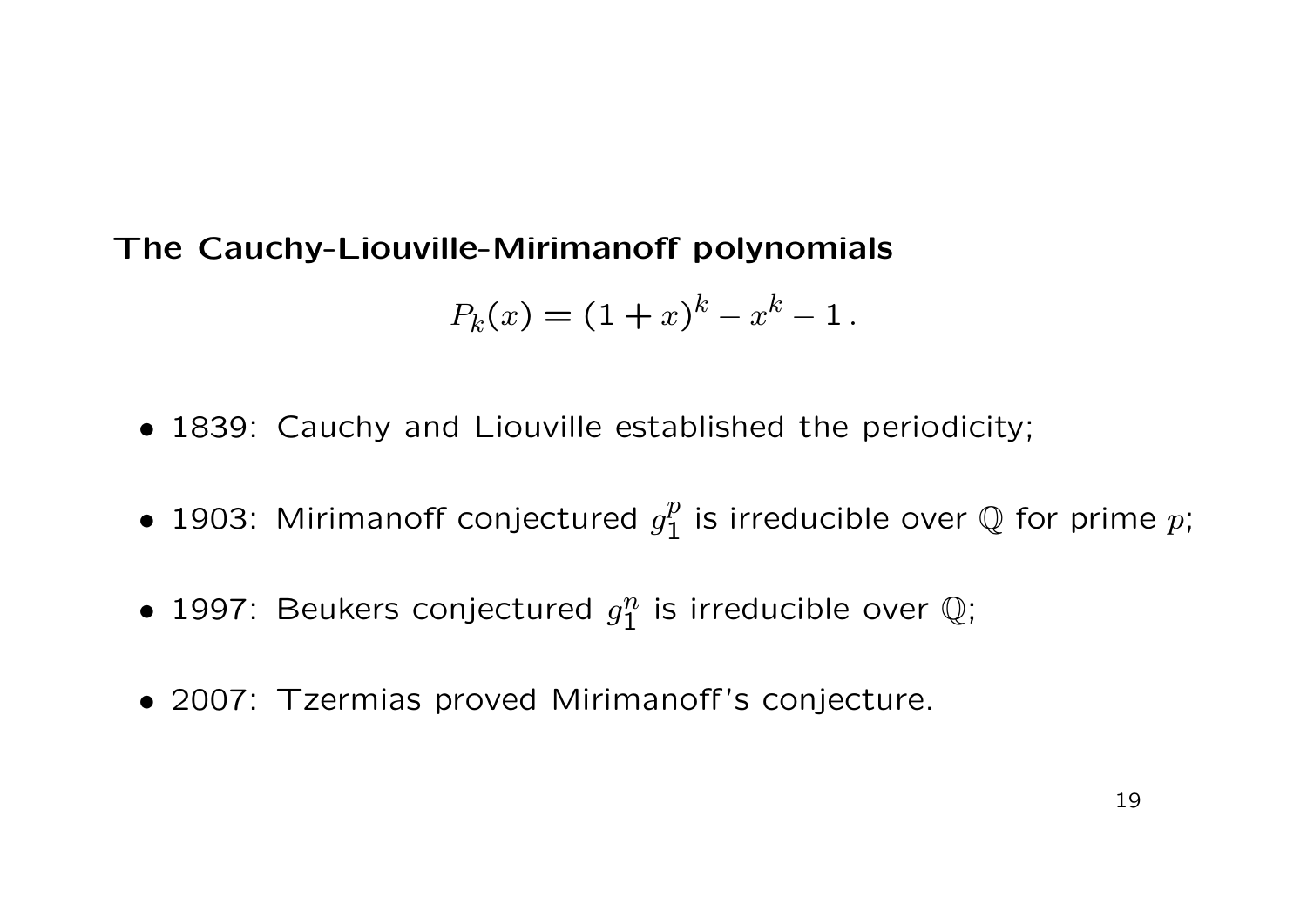#### Global classification results for scalar equations

**Problem.** Consider  $\lambda$ -homogeneous equations ( $\lambda > 0$ ) of the form

$$
u_t = F = u_n + f_2 + f_3 + \cdots, \quad f_i \in \mathcal{R}^i, \quad n \ge 2
$$
  
\n
$$
\longmapsto \hat{u}\xi_1^n + \hat{u}^2 a_1(\xi_1, \xi_2) + \hat{u}^3 a_2(\xi_1, \xi_2, \xi_3) + \cdots, \quad \deg(a_j) = n - j\lambda.
$$
  
\nNote that if  $\lambda$  is not integer and  $i\lambda \notin \mathbb{N}$ , then  $a_i = 0$ .

Let  $G \in \mathcal{R}$  be a nontrivial symmetry. Then it is of the form

 $G = u_m + g_2 + g_3 + \cdots, \quad g_i \in \mathcal{R}^i, \quad m \ge 2$  $\longmapsto \ \widehat u \xi_1^m + \widehat u^2 A_1(\xi_1,\xi_2) + \widehat u^3 A_2(\xi_1,\xi_2,\xi_3) + \cdots, \quad \deg(A_j) = m - j\lambda.$ **Statement**. The equation has nontrivial symmetries when i)  $f_2 \neq 0$ ; ii)  $f_2 = 0$ ,  $f_3 \neq 0$  and n is odd.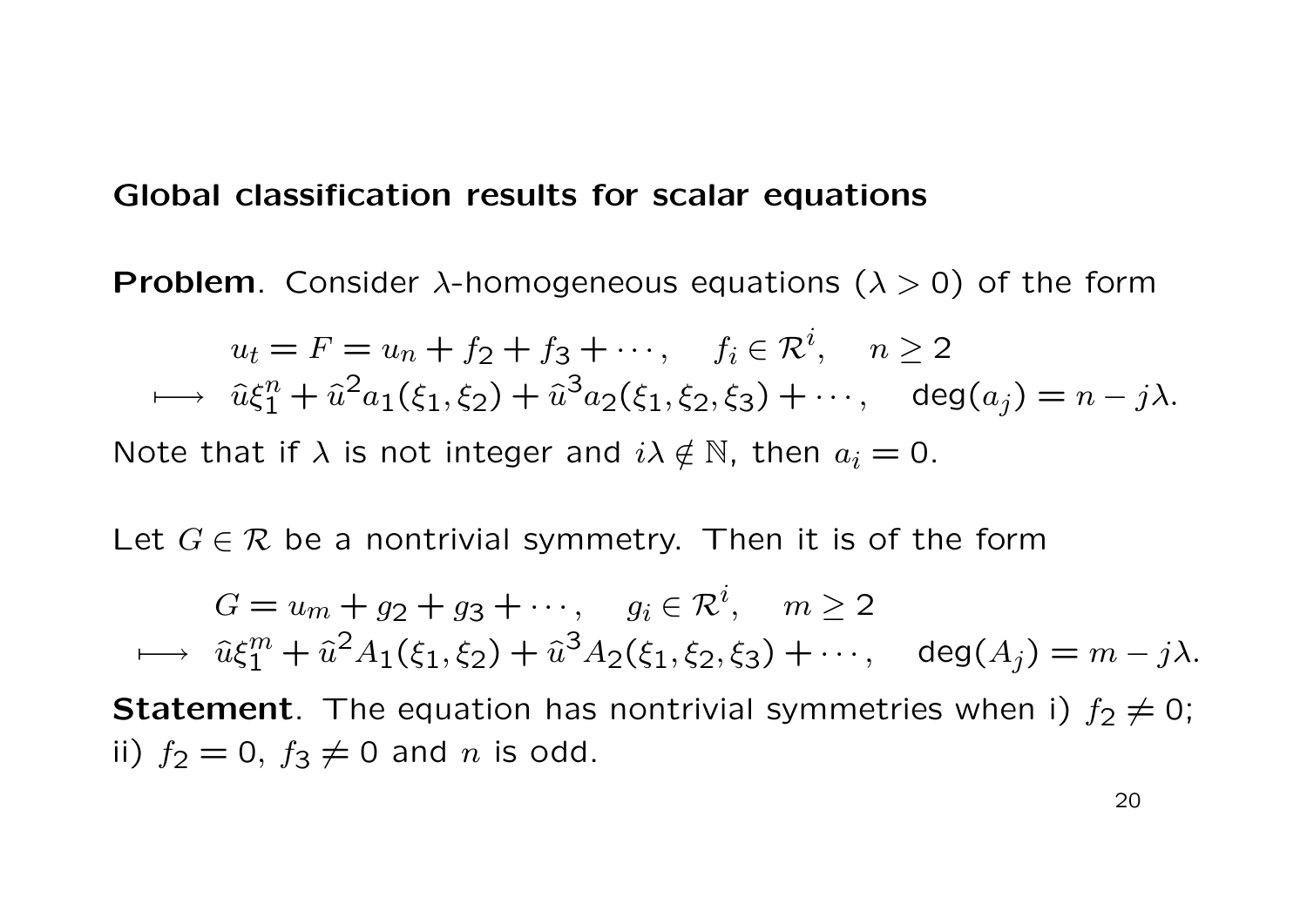**Observation**. Assume n and m are both odd. Then we have

$$
A_1 = \frac{a_1 \mathcal{G}_1^m}{\mathcal{G}_1^n} = \frac{a_1 (\xi_1^2 + \xi_1 \xi_2 + \xi_2^2)^{s-s'} g_1^m}{g_1^n},
$$
  
where  $s' = \frac{n+3}{2}$  (mod 3) and  $s = \frac{m+3}{2}$  (mod 3).

The divisibility result of  $\mathcal{G}^l_1$  $\frac{l}{1}$  implies that  $\lambda \leq 3+2$  min $(s,s').$ 

If expression  $A_1$  is a polynomial, then it defines a symmetry  $G =$  $u_m + g_2 + \cdots$ ! The equations defined by G has the same symmetries as  $u_t = F$ . We consider the equation given by G instead. The lowest possible m is  $2s+3$  for  $s = 0, 1, 2$ . Therefore we only need to consider  $\lambda$ -homogeneous equations with  $\lambda \leq 7$  of orders not greater than 7.

**Result**. A nontrivial symmetry of a  $\lambda$ -homogeneous equation with  $\lambda > 0$  is part of a hierarchy starting at order 2, 3, 5 or 7.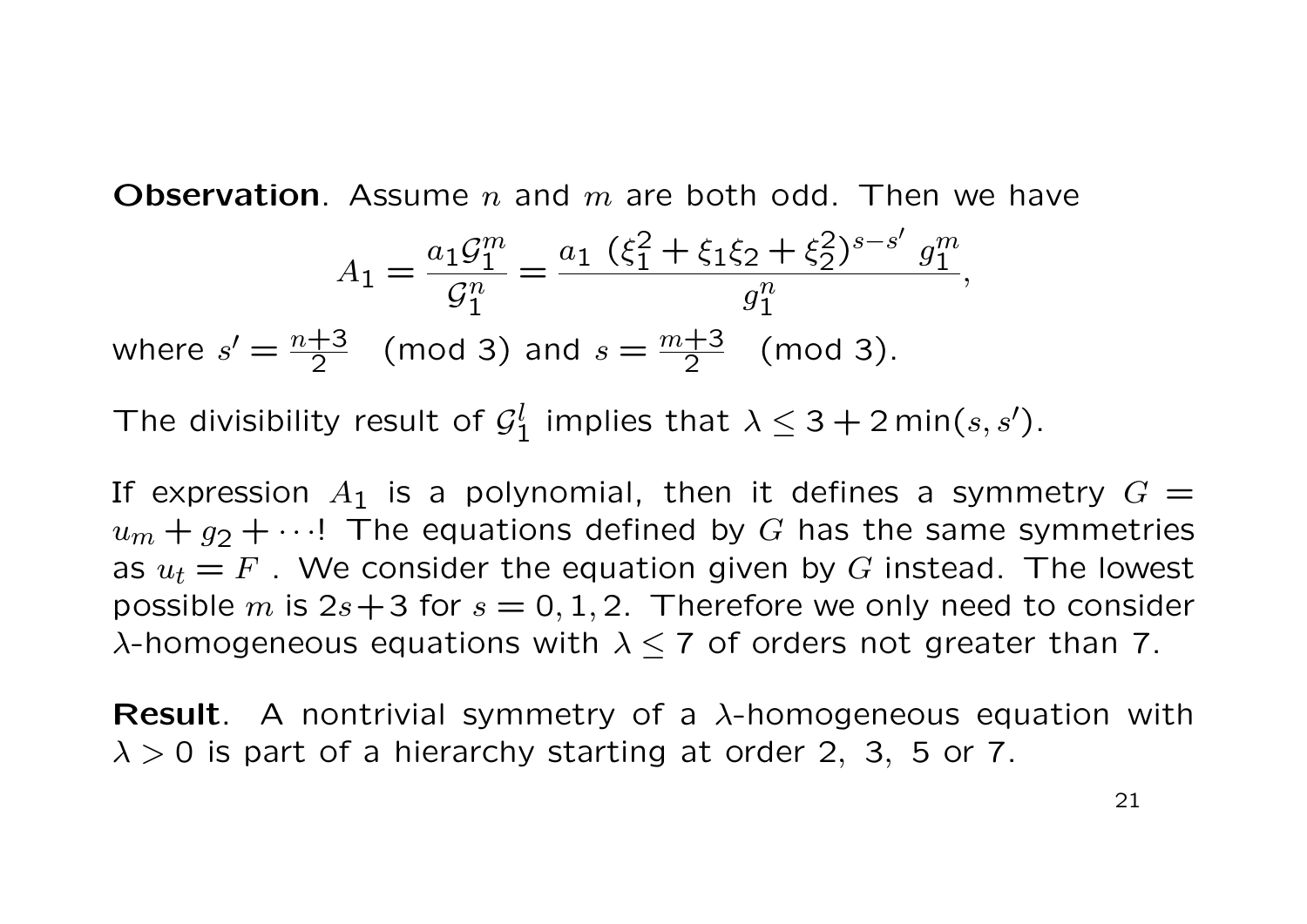Theorem. Suppose a homogeneous polynomial evolution equation

$$
u_t = u_n + F(u, u_x, \cdots, u_{n-1}) \quad \lambda > 0
$$

has nontrivial symmetries. Then it is a symmetry of one of the following equations (up to a scaling):

$$
u_t = u_{xx} + uu_x
$$
  
\n
$$
u_t = u_{xxx} + uu_x
$$
  
\n
$$
u_t = u_{xxx} + u_x^2
$$
  
\n
$$
u_t = u_{xxx} + u^2 u_x
$$
  
\n
$$
u_t = u_{xx} + 3u^2 u_{xx} + 9uu_x^2 + 3u^4 u_x
$$
  
\n
$$
u_t = u_{5x} + 10uu_{xxx} + 25u_x u_{xx} + 20u^2 u_x
$$
  
\n
$$
u_t = u_{5x} + 10u_x u_{xxx} + 10u_x u_{xx} + 20u^2 u_x
$$
  
\n
$$
u_t = u_{5x} + 10u_x u_{xxx} + \frac{15}{2}u_{xx}^2 + \frac{20}{3}u_x^3
$$
  
\n
$$
u_t = u_{5x} + 10u_x u_{xxx} + \frac{20}{3}u_x^3
$$
  
\n
$$
u_t = u_{5x} + 5u_x u_{xxx} + 5u_{xx}^2 - 5u^2 u_{xxx} - 20u u_x u_{xx} - 5u_x^3 + 5u^4 u_x
$$